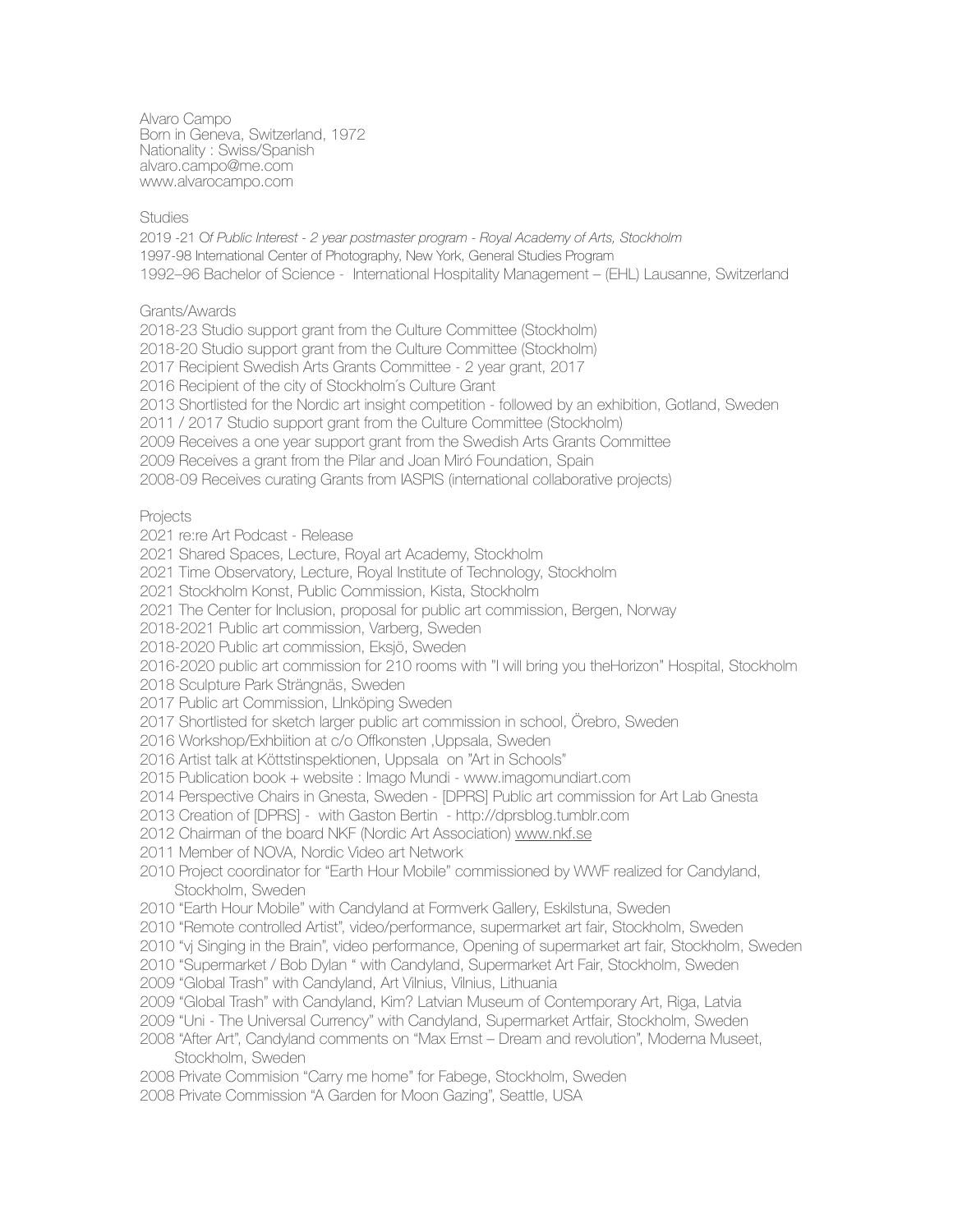2006-08 Project leader/coordinator for Hammarby Artport, Stockholm, Sweden

2006- Co-founder of Hammarby Artport with 10 other artists [\(www.hammarbyartport.com\)](http://www.hammarbyartport.com)

2005 "Candytour", charter bus performance, Stockholm, Sweden

2005 "CL 3000" the art machine, Candyland ,Stockholm artfair, Stockholm, Sweden

2004 Participates in Performance with Kjartan Slettermark at Moderna Museet, Stockholm, Sweden

2004- Co-founder of Candyland gallery with 10 other artists ([www.candyland.se](http://www.candyland.se))

2004- Curates international exhibitions at Candyland and Hammarby Artport with artists :

Juan Castillo, Gaston Bertin, Johannes Nyholm, Marcos Vidal, Garth Admunson & Pierre Goure

2002-10 Guest-teaches Photography/critique workshops at Beckmans school of design, Stockholm, **Sweden** 

2003 - 2012 a member of art collective "GLIMPSE", [www.glimp.se](http://www.glimp.se)

2011 "Open art" - Örebro, Sweden

2010 "Ta plats – Global Glimpse", multimedia installation – Kulturhuset, Stockholm, Sweden

2009 Glimpse meets Nepco(nl) – "Rapture of the Deep", collaborative project, Hammarby Artport, Stockholm, Sweden

2008-2010 Travelling photo exhibition "Fotografi är", Sveriges Konstföreningar and CFF, Sweden

2008 Glimpse installation/ performance, Hotel NHOW, Milan, Italy

2007 Glimpse "VHF" installation / performance, Rififi Gallery, Växjö, Sweden

2007 Glimpse installation / performance, Picnic Festival, Amsterdam, Netherlands

2007 Glimpse installation/performance, Burla Teater, Antwerpen, Belgium

2005 Glimpse "1:1", Centrum för fotografi, Stockholm, Sweden

2005 Glimpse Installation/performance, Värmlands Museum, Karlstad, Sweden

2009-2012 a member of the Exquisite Corpse video project

Exquisite corpse vol. 3 screening :

2011 Watertowerfest, Sofia, Bulgaria Center for photography and filmmaking, Singapore Braziliality, London, UK Databaz, centre dárt expérimental, Angoulême, France

Exquisite corpse vol. 2 screenings :

- 2016 GAleria Central, Sao Paolo, Brasil
- 2010 Supermarket, Stockholm, Sweden
- 2009 Kulturpalast wedding international, Berlin, Germany Contato, Sao Carlos, Brazil Magacin, Belgrade, Serbia V- art, Värnamo, Sweden

Solo Exhibitions

2020 Uppsala Art Museum - Time Observatory #1

2108 Equator Art, coincidental fabrications

2016 "Reflected Abstraction" Nacka Konsthall, Stockholm, Sweden

2015 "The Persistence of Everyday", Hangmen Projects, Stockholm, Sweden

2009 "Rationality killed the cat", Shift collaborative studios, Seattle, USA

2006 "Traces", Private Space, Piazetta di Brera, Milan, Italy

2005 "The Bath", Gallery le Garage, Geneva, Switzerland

2005 Formbar, Stockholm, Sweden

1997 Alhambar, Geneva, Switzerland

Group Exhibitions

2021 Sinopale 8 Biennial, Turkey

2019 Konsa(u)ktion för Chile, Hangmen Projects, Stockholm

2019 Ojord, curated by Zimm hall - Ekebyhovsslott, Eckerö

2018 "Real Time" Ulvhälls Hällar - Sculpture Park, curated by Björn Norberg